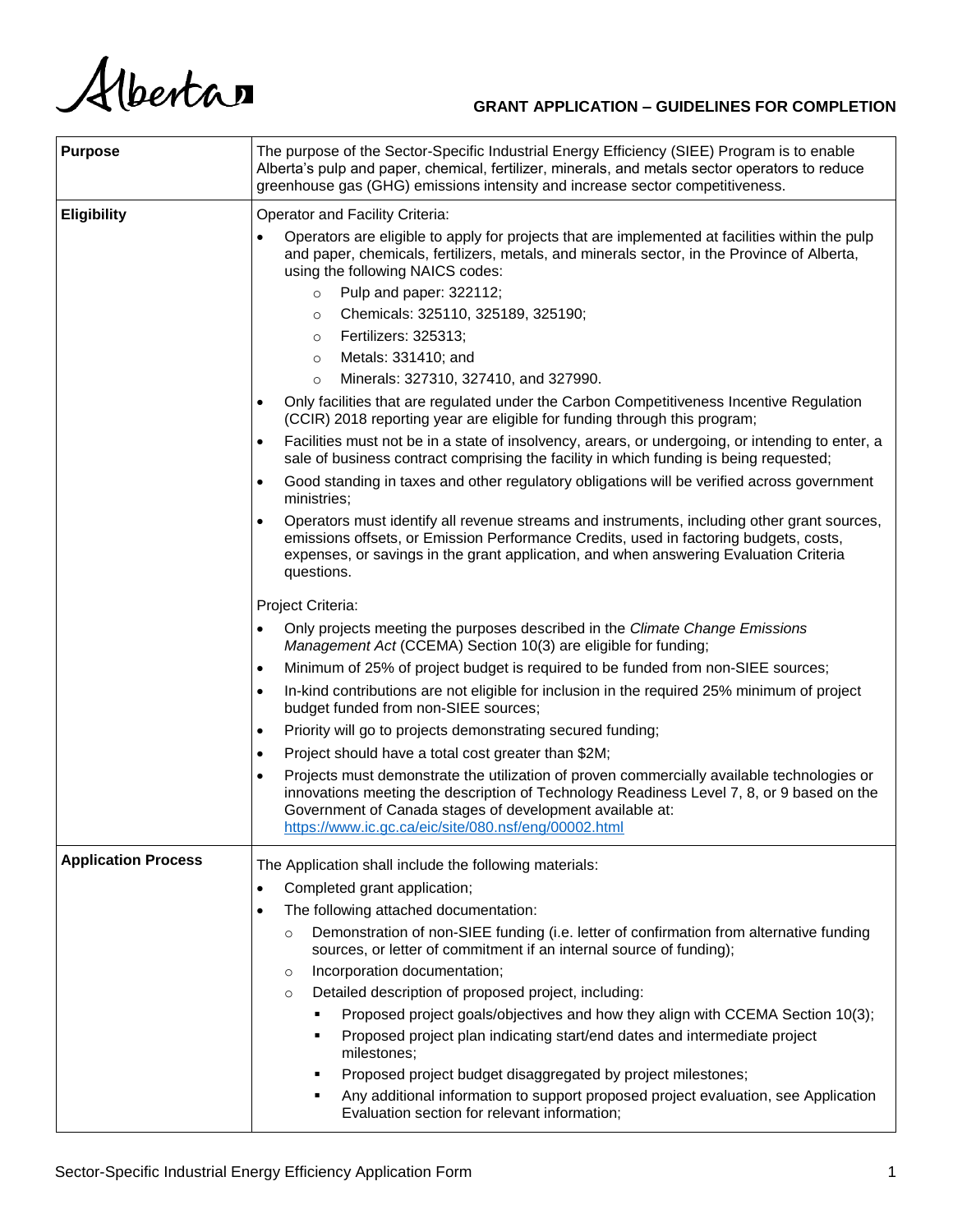

|                                  | Applications will be reviewed and applicants will be notified of receipt of application within 7 days.<br>Successful applicants will be contacted in early 2019.<br>To submit a completed application, or if there are any questions or concerns please<br>contact: AEP.GHG@gov.ab.ca                                                                                                                                                                          |  |  |
|----------------------------------|----------------------------------------------------------------------------------------------------------------------------------------------------------------------------------------------------------------------------------------------------------------------------------------------------------------------------------------------------------------------------------------------------------------------------------------------------------------|--|--|
|                                  |                                                                                                                                                                                                                                                                                                                                                                                                                                                                |  |  |
| <b>Application Pre-Screening</b> | Applications will be reviewed for completeness as received. Fields must not be left blank.<br>Operators must denote "N/A" to indicate no response or applications will be considered<br>incomplete. Staff will contact applicants (where time permits) if an application is found incomplete<br>or ineligible, up until the application deadline.                                                                                                              |  |  |
| <b>Application Evaluation</b>    | Applications will be reviewed and evaluated on metrics and criteria described below, and must<br>support the following key areas maintained by Environment and Parks and the Climate<br>Leadership Plan.                                                                                                                                                                                                                                                       |  |  |
|                                  | Applications will only be evaluated in the following key areas if they pass the Alignment &<br>Requirements (pass/fail) criteria first:                                                                                                                                                                                                                                                                                                                        |  |  |
|                                  | Alignment & Requirements: (Evaluated as Pass/Fail)                                                                                                                                                                                                                                                                                                                                                                                                             |  |  |
|                                  | Does the project align with Section 10(3) of the Climate Change and Emissions<br>Management Act? Specifically,                                                                                                                                                                                                                                                                                                                                                 |  |  |
|                                  | 10(3) The Fund may be used only for purposes related to reducing emissions of specified<br>gases or supporting Alberta's ability to adapt to climate change, including, without limitation,<br>the following purposes:                                                                                                                                                                                                                                         |  |  |
|                                  | (a) energy conservation and energy efficiency;<br>(b) demonstration and use of new technologies that emphasize reductions in specified<br>gas emissions in the discovery, recovery, processing, transportation and use of<br>Alberta's energy resources;                                                                                                                                                                                                       |  |  |
|                                  | (c) demonstration and use of new technologies that emphasize reductions in specified<br>gas emissions through the use of alternative energy and renewable energy sources;<br>(d) demonstration and use of specified gas capture, use and storage technology;<br>(e) development of opportunities for removal of specified gases from the atmosphere<br>through sequestration by sinks; and<br>measurement of the natural removal and storage of carbon.<br>(f) |  |  |
|                                  | Does the project have clearly scheduled milestones, each with requested budget and<br>deliverables identified?                                                                                                                                                                                                                                                                                                                                                 |  |  |
|                                  | Greenhouse Gas (GHG) Emission Reductions: (35% of Total Evaluation Score)                                                                                                                                                                                                                                                                                                                                                                                      |  |  |
|                                  | To what degree will the project improve emissions intensity of the facility on a per cent<br>$\bullet$<br>basis?                                                                                                                                                                                                                                                                                                                                               |  |  |
|                                  | When will the project begin reducing GHG emissions, in tonnes of carbon dioxide equivalent<br>(CO2e)?                                                                                                                                                                                                                                                                                                                                                          |  |  |
|                                  | In tonnes of CO2e, what is the project expected to reduce in GHG emissions over 20 years<br>٠<br>beginning in 2019?                                                                                                                                                                                                                                                                                                                                            |  |  |
|                                  | Industry Competitiveness: (35% of Total Evaluation Score)                                                                                                                                                                                                                                                                                                                                                                                                      |  |  |
|                                  | What is the expected per cent change in facility cost savings associated with this project<br>$\bullet$<br>annually?                                                                                                                                                                                                                                                                                                                                           |  |  |
|                                  | What is the expected total cost savings associated with this project over 20 years in total<br>$\bullet$<br>dollar value?                                                                                                                                                                                                                                                                                                                                      |  |  |
|                                  | Triple Bottom Line/Complementary Benefits: (20% of Total Evaluation Score)                                                                                                                                                                                                                                                                                                                                                                                     |  |  |
|                                  | How many people does your facility directly employ?<br>$\bullet$                                                                                                                                                                                                                                                                                                                                                                                               |  |  |
|                                  | Will this project create new jobs at your facility?<br>$\bullet$                                                                                                                                                                                                                                                                                                                                                                                               |  |  |
|                                  | Does this project have the potential to improve the health and safety of Albertans?<br>$\bullet$<br>Does this project contribute to the integrity of the environment and ecosystem health?                                                                                                                                                                                                                                                                     |  |  |
|                                  | $\bullet$<br>Does this project support an identified distinct group of Albertans?<br>$\bullet$                                                                                                                                                                                                                                                                                                                                                                 |  |  |
|                                  | Project Strength: (10% of Total Evaluation Score)                                                                                                                                                                                                                                                                                                                                                                                                              |  |  |
|                                  |                                                                                                                                                                                                                                                                                                                                                                                                                                                                |  |  |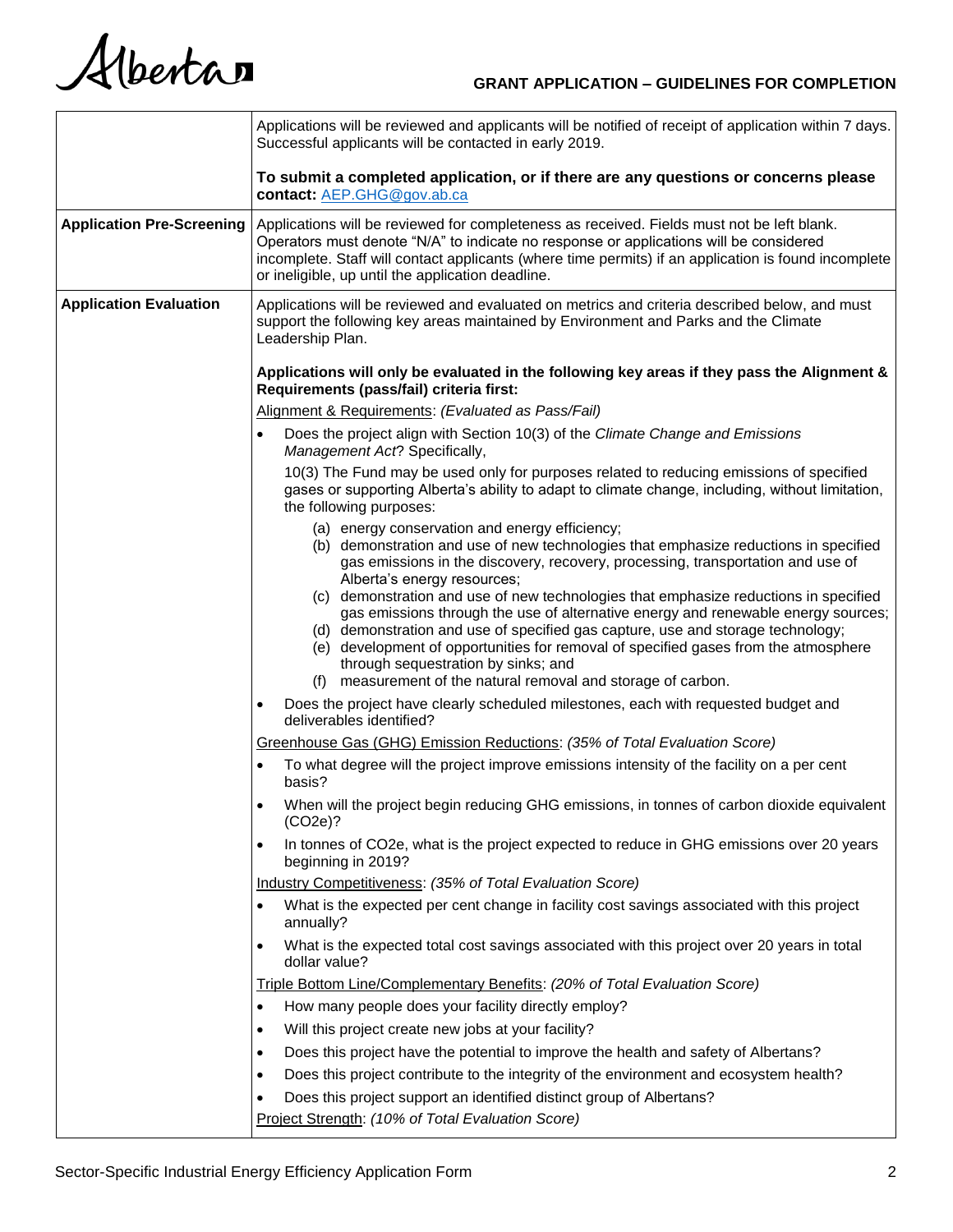

# **GRANT APPLICATION – GUIDELINES FOR COMPLETION**

|                               | Does the project indicate funding leveraged from an additional funding source or internal<br>$\bullet$<br>capital?                                                                                                                                                                                                                                                                                                                                                                                                                                                                                                                    |  |  |  |
|-------------------------------|---------------------------------------------------------------------------------------------------------------------------------------------------------------------------------------------------------------------------------------------------------------------------------------------------------------------------------------------------------------------------------------------------------------------------------------------------------------------------------------------------------------------------------------------------------------------------------------------------------------------------------------|--|--|--|
|                               | What portion of the total project funding is being requested in this proposal?<br>$\bullet$                                                                                                                                                                                                                                                                                                                                                                                                                                                                                                                                           |  |  |  |
|                               | How long would the project take to fully implement?<br>٠                                                                                                                                                                                                                                                                                                                                                                                                                                                                                                                                                                              |  |  |  |
| <b>Successful Applicants</b>  | A grant request may be approved in whole or in part depending on the competitive application<br>evaluation process and calibre of all received project applications.                                                                                                                                                                                                                                                                                                                                                                                                                                                                  |  |  |  |
|                               | Government will notify successful applicants in writing and provide grant agreements for<br>awarded funding.                                                                                                                                                                                                                                                                                                                                                                                                                                                                                                                          |  |  |  |
|                               | Successful grant recipients may be asked to host an event to announce SIEE funding for the<br>project at their facility.                                                                                                                                                                                                                                                                                                                                                                                                                                                                                                              |  |  |  |
|                               | Grant agreements will outline project specific grant payment schedules, where funding<br>distribution will be dependent upon demonstration of milestone completion.                                                                                                                                                                                                                                                                                                                                                                                                                                                                   |  |  |  |
|                               | Successful applicants will be required to submit annual progress and financial reports.                                                                                                                                                                                                                                                                                                                                                                                                                                                                                                                                               |  |  |  |
| <b>Freedom of Information</b> | The Government of Alberta has passed the Freedom of Information and Protection of Privacy Act<br>(the act). All information and documents submitted to the Minister become the property of the<br>Minister and are subject to the provisions of the act. The act grants a right of access to records in<br>the Minister's custody or control and prohibits, among other things, the Minister from disclosing<br>information where disclosure would be harmful to your business interests as defined in<br>Section 15 of the act or would be an unreasonable invasion of your personal privacy as defined<br>in Section 16 of the act. |  |  |  |
|                               | As denoted in the grant agreement, at the expense of the operator, the Government of Alberta<br>may require additional information, demonstration of milestone completion, third-party<br>verification, operator expenses, or a third-party audit, based on random selection or perceived<br>risk.                                                                                                                                                                                                                                                                                                                                    |  |  |  |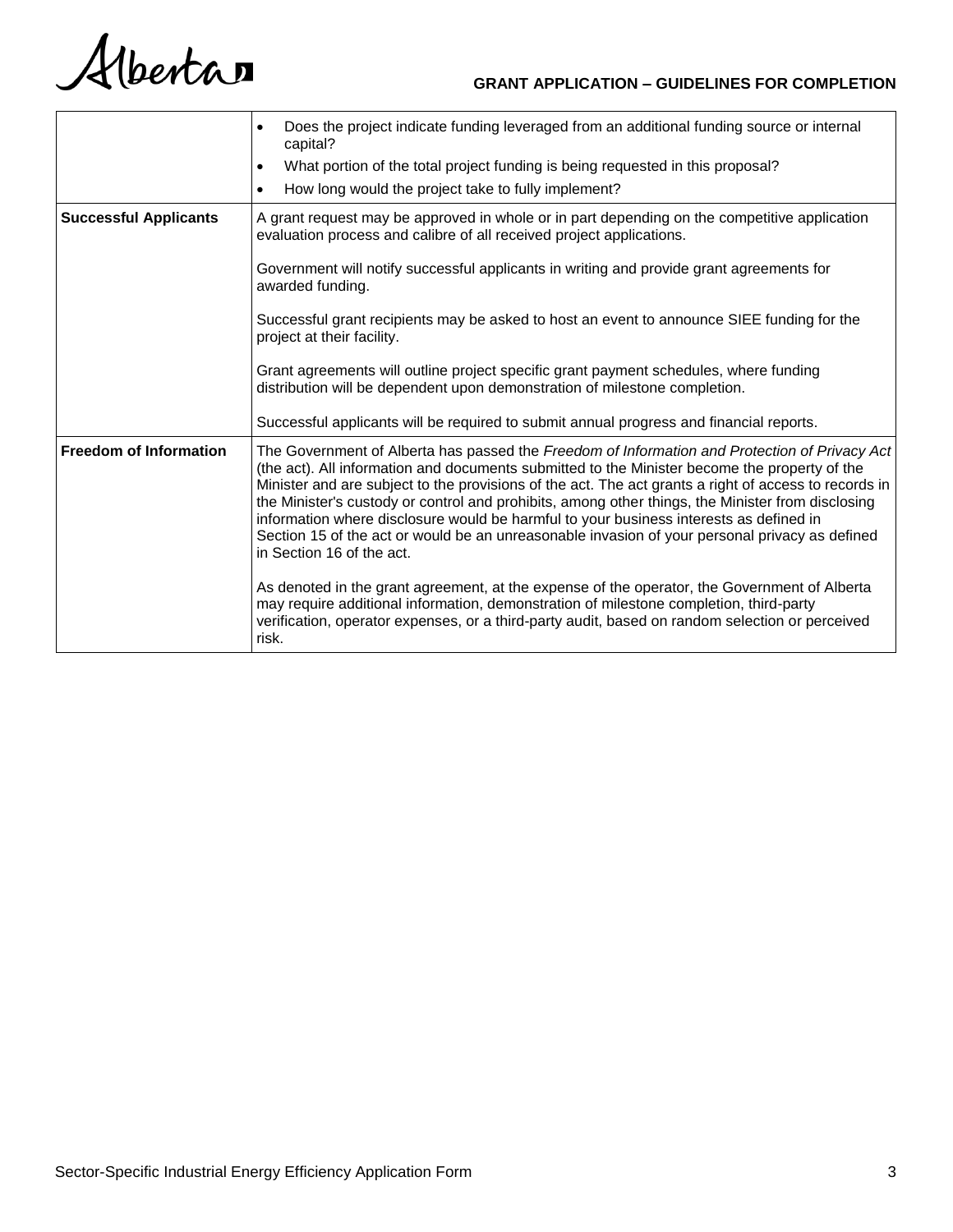Albertan

# **GRANT APPLICATION – GUIDELINES FOR COMPLETION**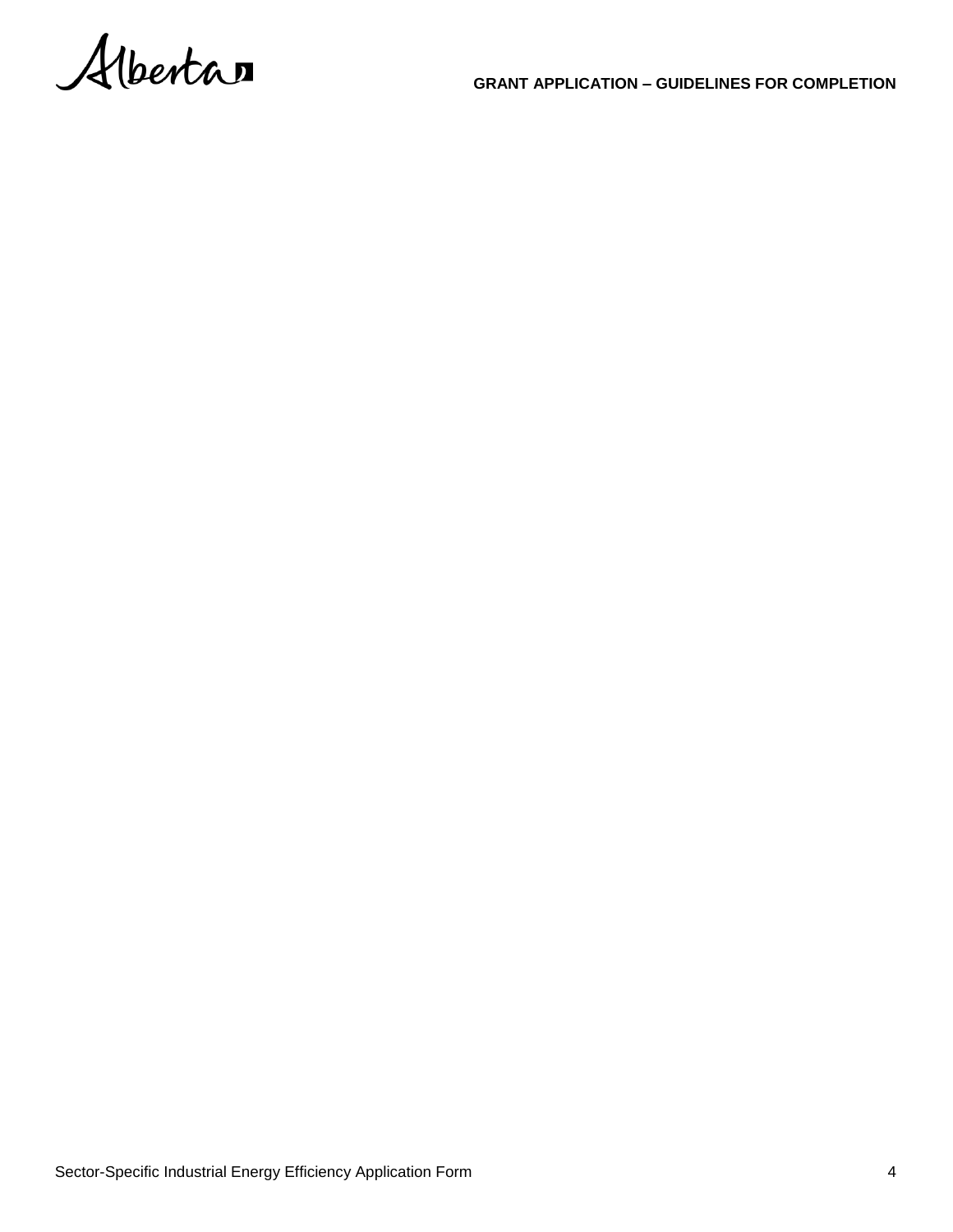

Application is hereby made to the Minister of the Environment and Parks (hereinafter called the "Minister") for a grant pursuant to the Sector-Specific Industrial Energy Efficiency Program. Please attach a separate page if more information is required.

## **1. ORGANIZATIONAL INFORMATION**

| Organization/Individual(s) Name(s):                                         |       |        |  |
|-----------------------------------------------------------------------------|-------|--------|--|
|                                                                             |       |        |  |
|                                                                             |       |        |  |
| Address: (Indicate Street No./P.O Box, City/Town or Others and Postal Code) |       |        |  |
|                                                                             |       |        |  |
| Phone #                                                                     | Fax # | E-mail |  |
|                                                                             |       |        |  |

## **Provide name of all Officers and Directors** (if additional space is required, please use attachment).

| <b>First Name</b> |             | Last Name |        |
|-------------------|-------------|-----------|--------|
| Position          | Telephone # | Fax #     | E-mail |
|                   |             |           |        |
| <b>First Name</b> |             | Last Name |        |
| Position          | Telephone # | Fax #     | E-mail |
|                   |             |           |        |
| <b>First Name</b> |             | Last Name |        |
| Position          | Telephone # | Fax #     | E-mail |

**If organization is incorporated, please indicate the applicable act by checking one of the following and provide a copy of the incorporation documents if not previously provided:**

| $\Box$ Societies Act (Alberta)             |                       |
|--------------------------------------------|-----------------------|
| $\Box$ Business Corporations Act (Alberta) | Incorporation Number: |
| $\Box$ Other                               |                       |
| $\Box$ Individual                          |                       |
| $\Box$ Other (explain below)               |                       |
|                                            |                       |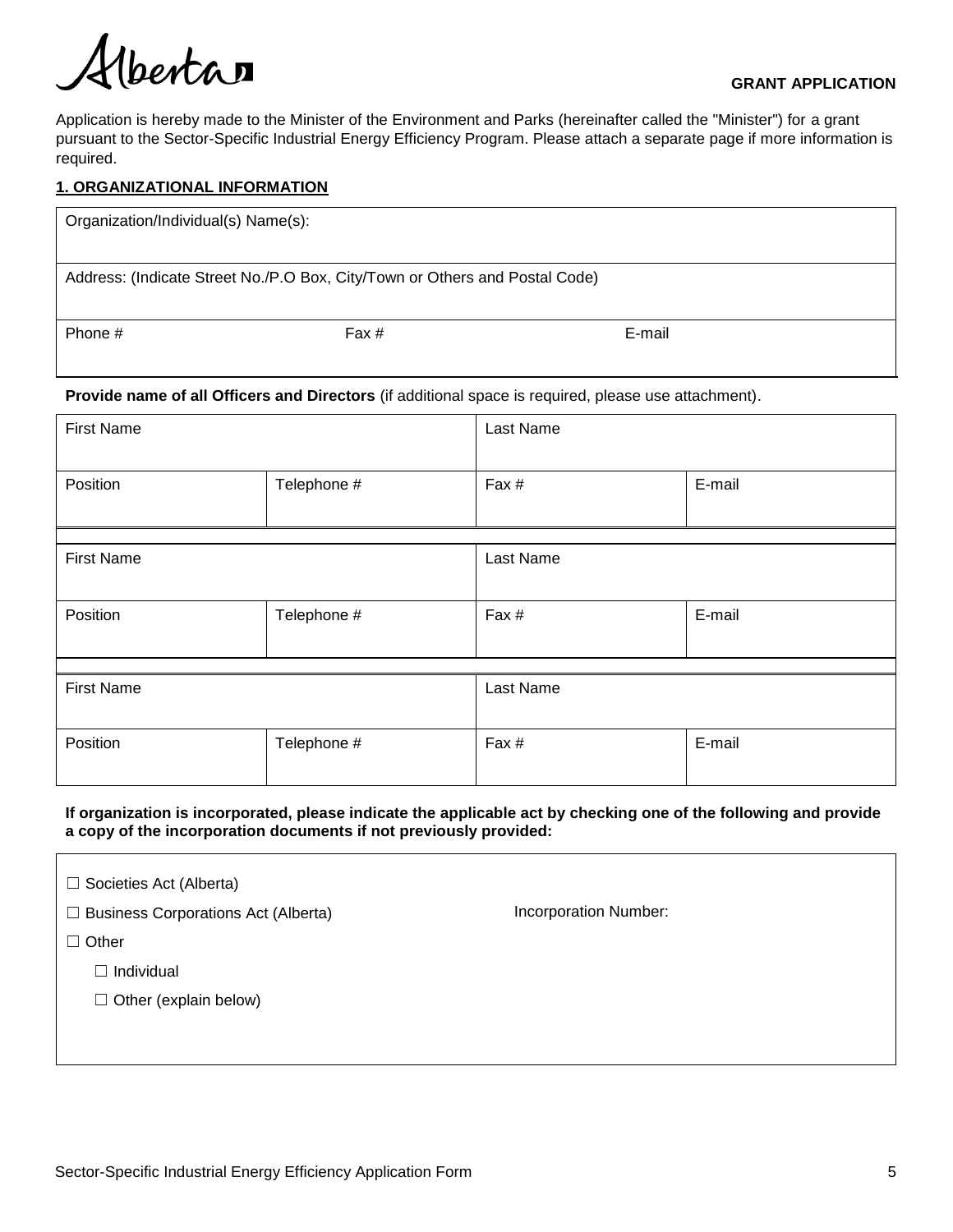bertan

# **2. FACILITY SUMMARY**

**Facility Location (nearest town):** 

**Facility's first year of commercial operation:**

**Facility NAICS Code:** 

**Total number of people employed at the project facility:**

**Total number of permanent new full-time jobs to be created by the project: (Permanent jobs are reasonably assumed to lasts more than 2 years post implementation of the project)**

### **3. PROJECT SUMMARY**

### **Project Title:**

**Project Technology Readiness Level:** 

**Brief summary of proposed project and anticipated outcomes. Please limit response to approximately 200 words.** 

## **4. BUDGET SUMMARY**

**Total Project Cost:** 

**SIEE Amount Requested:** 

**SIEE % of Total Project Costs:** 

**Details of financial contributions received or anticipated to be received from other sources for this project. Please include funding amounts from all sources.**

**Applicants are encouraged to attach signed letter(s) of commitment from alternative funding sources and letter(s) of support from project partners. Signed letter(s) should be converted to PDF and combined into a single document, and should include the following information:**

- Name of Partner/Funder;
- Summary of participation in the proposed project;
- Details of funding commitments and any timelines or conditions associated with the confirmation of these or restrictions placed on the funding provided by the partner/funder; and
- Original signature from an Officer of the Company able to legally commit funds from the company or organization.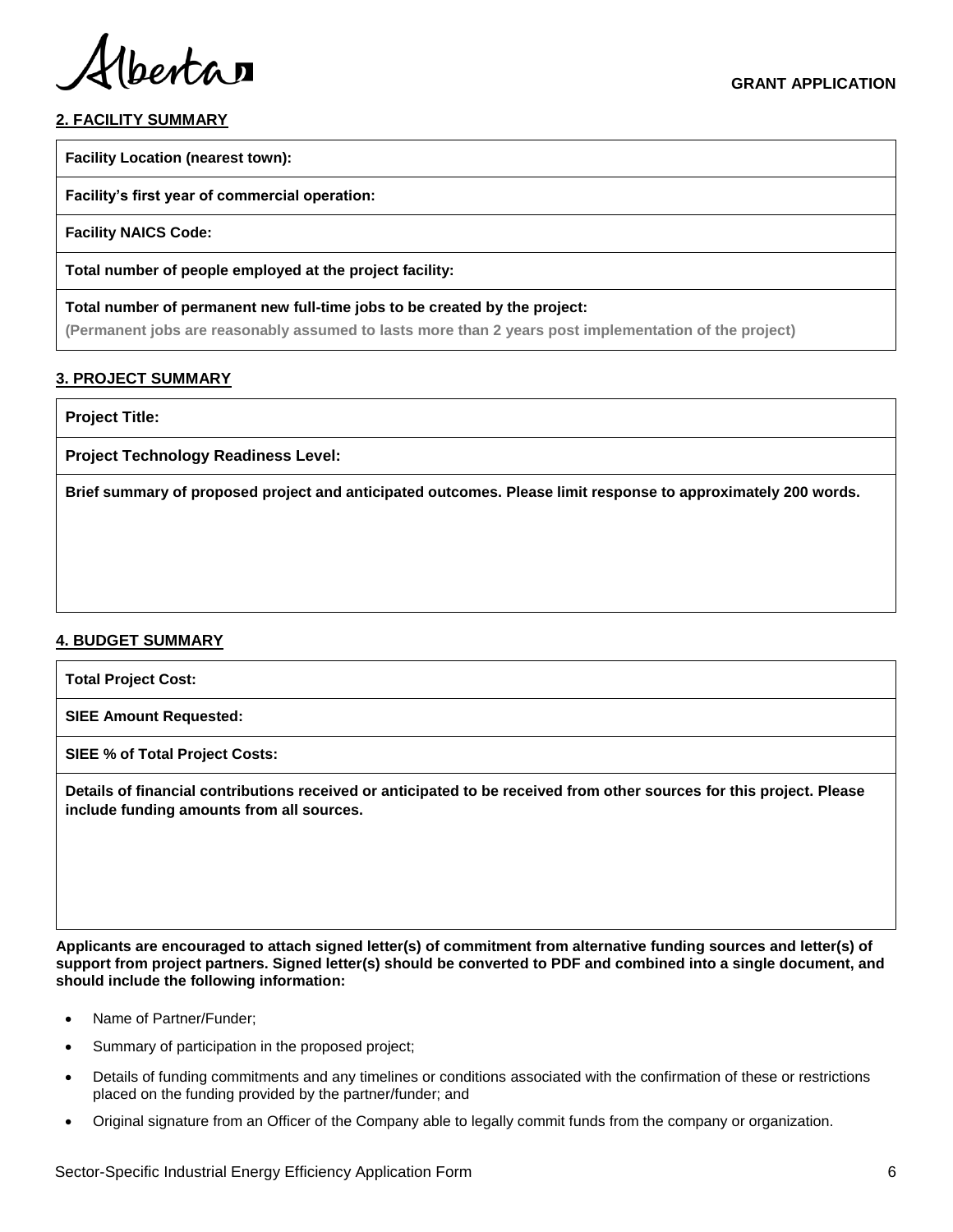# berta

# **5. OUTCOME SUMMARY**

Total % change in GHG emissions intensity at the facility from project implementation (i.e. a negative per cent change denotes improvement of the facility's emissions intensity):

When will the project begin reducing GHG emissions, in tonnes of CO2e?

Total tonnes of CO2e the project is expected to reduce by 2040 (~ 20 years post implementation):

Total tonnes of CO2e the project is expected to generate in forecasted tonnage of emissions offsets or Emissions Performance Credits by 2040 (~ 20 years post implementation):

Total % change in annual facility cost savings from project implementation:

Total cumulative cost savings expected by 2040 in total dollar value (~ 20 years post implementation):

### **6. GRANT SUMMARY**

**List by Grant Number, the amounts of previous grants paid to your organization by the Ministry of Environment and Parks or other Government of Alberta departments in the current and immediate past fiscal year (April 01 - March 31).**

**List by Grant Number, all unspent amounts from previous grants paid to your organization by the Ministry of Environment and Parks or other Government of Alberta departments.**

### **7. COMMUNICATIONS SUMMARY**

**Select how Environment and Parks' contribution to this project may be recognized:**

- $\Box$  Announcement(s)
- ☐ Web content

☐ Media

 $\square$  Event(s)

☐ Other, please describe: